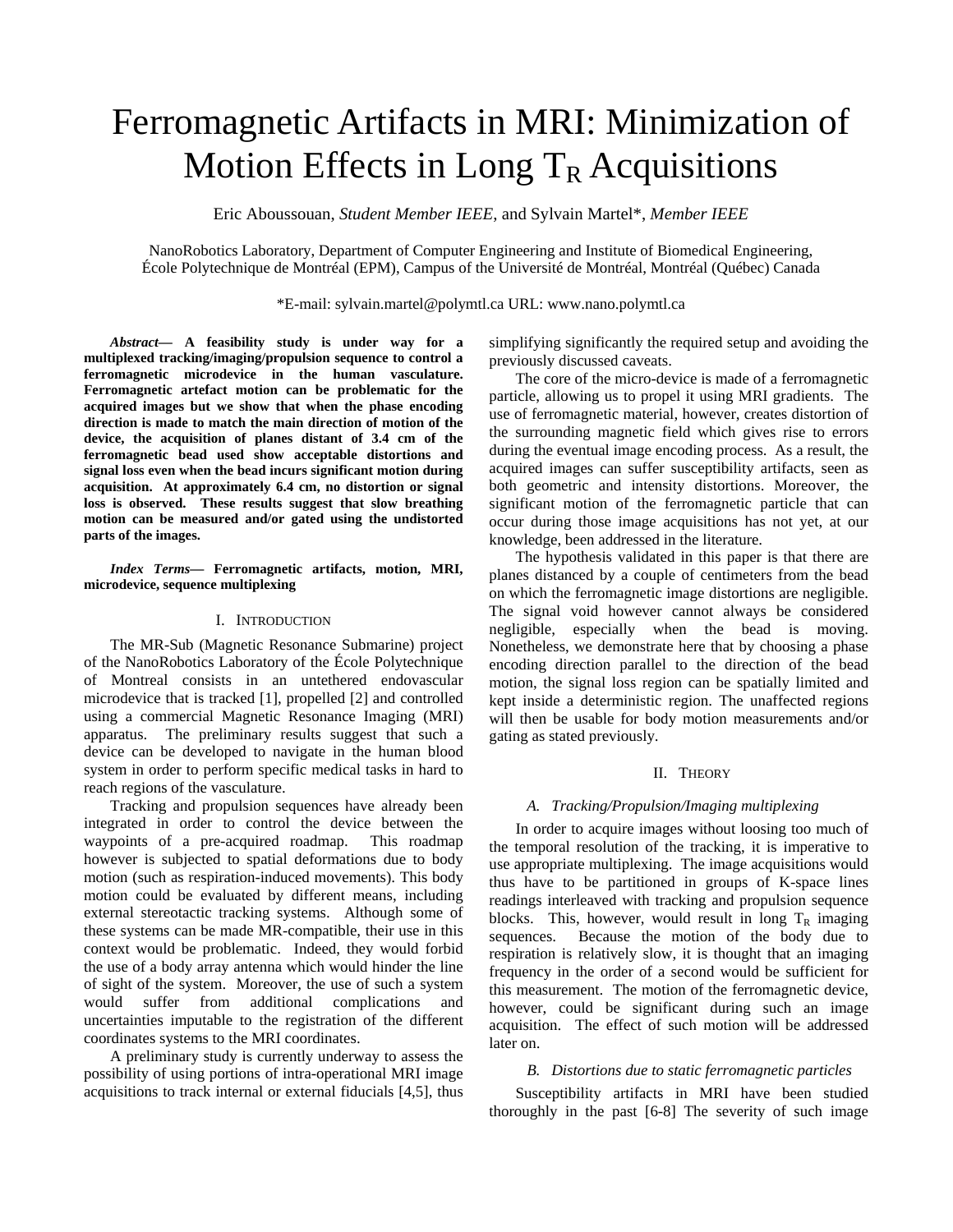aberrations depends upon the distortion source's magnetic properties, shape and orientation, as well as certain imaging parameters and the choice of sequence itself. Because of the severe inhomogeneity generated by the presence of the ferromagnetic in the imaged volume, a distortion in the selected slice may occur. This plane warp is due to spins outside the desired slice responding to the frequency of the RF pulse because of the presence of a perturbing field. Errors in the frequency and phase encoding directions may also occur and their magnitude would vary with the sequence and parameter used, as stated earlier. For planes far enough of the source of inhomogeneity, the distortions and signal loss can be considered negligible. For closer planes however, those phenomenon can be important in certain parts of the image.

For the remaining of this theoretical section, we will assume that the only image artefact is a loss of signal in the surroundings of the bead. This simplification will be justified experimentally but suffice to say here that the signal loss is more damageable than small distortions because it adds high contrast regions that can be hard to distinguish from actual features. It is also worthwhile to notice that this approximation will be closer to reality for gradient-echo than for spin echo sequences. Indeed, the gradient echo sequence does not refocus the dephasing due to ferromagnetic gradient. A position dependant phase is added in the region of inhomogeneity which disturbs the echo and leads to a black (or white, if the interference is constructive) area which will be referred as signal loss in the rest of this text. Note also that although spin echo sequences display less signal loss than gradient echo sequences, the latter sequence type was chosen here because it allows the use of smaller flip angles during imaging. This will reduce the effect of the imaging sequence on the positioning because of the minimized remanent magnetization.

## *C. Analytical model of the signal loss motion during a long-TR MRI acquisition*

Here, it is important to look at the effect on the MRimage when the ferromagnetic bead moves significantly during its acquisition. The centre of the hole will be described parametrically by  $h_x(t)$  and  $h_y(t)$  in that plane, where x corresponds to the readout direction and y to the phase-encoding direction. Starting from the simple and acceptable assumptions previously stated, we can prove that the resulting image will remain undistorted for some definite regions of the image.

Let us define  $H(x, y) \in \{0,1\}$  the binary mask representing a hole (signal loss) centered at the origin. An image  $I_s(x,y)$  taken with a steady hole centered in  $(h_x, h_y)$ can thus be written:

$$
I_{s}(x,y) = I_{0}(x,y) .^{*} (1-H(x, y) \otimes \otimes \delta(h_{x}, h_{y}))
$$
 (1)

where  $I_0$  is the untouched image,  $\delta(h_x, h_y)$  represents a

Kronecker delta centered in  $(h_x, h_y)$ , ' $\otimes \otimes$ ' represents a 2-D convolution and '.\*' denotes the element-by-element multiplication. Taking the Discrete Fourier Transform (DFT)  $F_h$  of  $I_h$ , we get:

$$
F_s(u,v) = \Im(I_s(u,v))
$$
  
= $F_0(u,v) - F_0(u,v) \otimes \mathcal{A}(F_h(u,v).*e^{-j2\pi(h_xu+h_yv)})$  (2)

Next, the effect of the movement on a long  $T_R$ acquisition must be examined. Because  $T_E$  is short compared to  $T_R$ , we can assume that no motion occurs between the acquisitions of a single K-space line, that is to say:

$$
h_x(t) = h_x(t + T_E + T_s/2), h_y(t) = h_y(t + T_E + T_s/2)
$$
 (3)

where Ts is the sampling time. Between each K-space line acquisition, however, the bead will have time to move significantly:

$$
h_x(t) \neq h_x(t+T_R), h_y(t) \neq h_y(t+T_R)
$$
 (4)

The resulting K-space acquisition  $F_m$  can be modeled by mosaicing the readout lines of  $F_h$ :

$$
F_m(u, v) = \begin{bmatrix} F_s(u, v_0) \\ \vdots \\ F_s(u, v_{\text{max}}) \end{bmatrix}
$$
  
=  $F_0(u, v) - F_0(u, v) \otimes \otimes (F_h(u, v) \cdot^* M(u, v))$  (5)

with:

$$
M(u, v) = \begin{bmatrix} e^{-j2\pi(h_x(t_0)u + h_y(t_0)v_0)} \\ \vdots \\ e^{-j2\pi(h_x(t_{end})u + h_y(t_{end})v_{max})} \end{bmatrix},
$$
 (6)

where u and v are the readout and phase-encoding direction respectively,  $t_0$  is the time when the first phase line  $(v_0)$  is acquired and  $t_{\text{max}}$  the time when the last phase line ( $v_{\text{max}}$ ) is acquired.

Taking the inverse DFT  $Im(x,y)$  of  $Fm(u,y)$  we get the expression:

$$
I_m(x, y) = \mathfrak{I}^{-1}(F_m(u, v))
$$
  
=  $I_0(x, y) - I_0(x, y) \cdot \left( H(x, y) \cdot \mathfrak{F}^{-1}(M(u, v)) \right)$  (7)

That is to say that the distortion will be a convolution of the hole H(x,y) with a distribution  $\mathfrak{I}^{-1}(M(u, v))$ .

The characteristics of this distribution can be studied:  $\mathfrak{S}^{-1}(M(u,v)) =$ 

$$
\sum_{u=0}^{M-1} \sum_{v=0}^{N-1} \left[ \begin{bmatrix} e^{-j2\pi \left( h_x(t_0) \frac{u}{M} + h_y(t_0) \frac{0}{N} \right)} \\ e^{-j2\pi \left( h_x(t_{end}) \frac{u}{M} + h_y(t_{end}) \frac{N-1}{N}} \right] \ast e^{j2\pi \left( \frac{ux}{M} + \frac{vy}{N} \right)} \right].
$$
 (8)

By separating the two inverse DFTs, it can be shown that this is equivalent to: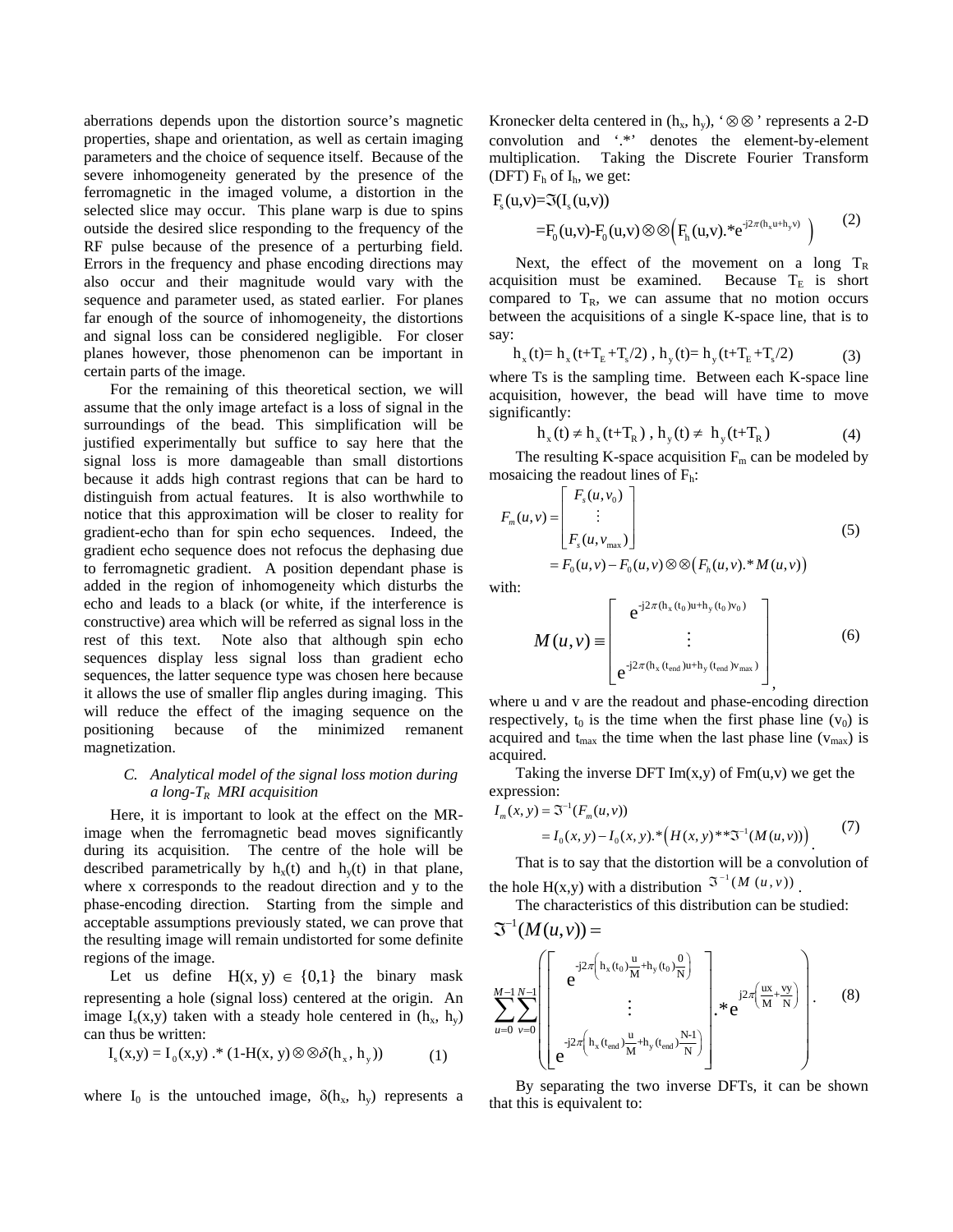$$
\mathfrak{I}^{-1}(M(u,v)) = \left[\begin{array}{c} \delta(\mathbf{x}-\mathbf{h}_{x}(\mathbf{t}_{0})) \\ \vdots \\ \delta(\mathbf{x}-\mathbf{h}_{x}(\mathbf{t}_{end})) \end{array}\right] * \sum_{v=0}^{N-1} \left[\begin{array}{c} e^{j2\pi \frac{0}{N}(\mathbf{y}+\mathbf{h}_{y}(\mathbf{t}_{0}))} \\ \vdots \\ e^{j2\pi \frac{N-1}{N}(\mathbf{y}+\mathbf{h}_{y}(\mathbf{t}_{end}))} \end{array}\right] \times [1 \cdots 1] \right] (9)
$$

where  $\times$  represents the outer product of 2 vectors. Since  $\delta(x-x_0)=0, \forall x\neq x0$ , we show that:

$$
\mathfrak{S}^{-1}(M(u,v)) = 0 \text{ for } (x < h_{\text{xmin}}) \cup (x > h_{\text{xmax}}). \tag{10}
$$

The distortion will thus be limited to a region inside a band ( $h_{xmin} - R_L < x < h_{xmax} + R_R$ ), where  $R_L$  and  $R_R$  are respectively the extent of the hole  $H(x,y)$  to the left and to the right of the origin:  $R_L = Min(x)$ : ∃y,  $H(x,y) \neq 0$ ,  $R_R =$  $Max(x): \exists y, H(x,y) \neq 0.$ 

From this result we can determine an optimal encoding scheme to minimize the movement distortion. Suppose now that x and y constitute an arbitrary system of coordinates in the slice plane. By rotating the phase encoding direction y' to match it with the main component of the expected motion, we optimally reduce the extent of the blurred region in the new readout direction x':

$$
\begin{bmatrix} x' \\ y' \end{bmatrix} = \frac{1}{\sqrt{\Delta h_x^2 + \Delta h_y^2}} \begin{bmatrix} \Delta h_y & -\Delta h_x \\ \Delta h_x & \Delta h_y \end{bmatrix} \begin{bmatrix} x \\ y \end{bmatrix}
$$
 (11)

where  $\Delta$ hx ( $\Delta$ hy) is the total expected motion in the x (y) direction. Note that since this equation does not time independent, this result will remain valid no matter which strategy we choose to fill and/or partition the K-space (sequentially, low frequencies last, etc.)



Fig. 1: Computer simulations of the mathematical model for a bead a) immobile b) in motion parallel to the phaseencoding direction c) in motion parallel to the phaseencoding direction e) motion in diagonal motion f) in encounting direction e) motion in diagonal motion 1) in Fig. 2: MRI phantom used random motion. A white region represents a signal loss.

For a bead motion having a component perpendicular to the imaged plane, the same analysis applies, where the size of the static signal loss area used is the worst one, that is, the one when the bead was closer to the plane. This would give a worst case scenario of the signal loss encountered.

### III. METHOD

## *A. Computer simulations*

Computer simulations were run to evaluate empirically the validity of the mathematical model described in Sect II.C. A circular region similar to the one in Fig. 1a was used to simulate a signal loss due to a ferromagnetic bead placed at a given distance of the imaged plane. The horizontal lines correspond to the readout direction and the columns to the phase-encoding direction. This signal loss pattern was displaced vertically, horizontally, diagonally and in a random motion. To mimic the long  $T_R$  acquisitions, one horizontal line of the 2D DFT was kept for each position of the bead, starting from the top and going towards the bottom. The images obtained for the different motion patterns described previously are reconstructed by inverse DFT and are shown in Fig. 1a–e.

The distortion of the black background is seen to be spread vertically from top to bottom but spans only from the leftmost to the rightmost position of the signal loss during its displacement.

## *B. MRI experiments*

Several images were taken for planes at different distances of a ferromagnetic bead during up-and-down motion. The experiments were conduced for phase encoding direction parallel and perpendicular to the motion. The ferromagnetic core was a chrome-steel ball of diameter 1.5 mm with saturation magnetization of 1.8 T. It was entirely saturated when placed in the 1.5 T static field of the Siemens Magnetom MRI system used. The custom phantom used (Fig. 2) is composed of a set of evenly spaced grids (15.0 mm  $\times$  15.0 mm  $\times$  12.4 mm). It was precisely machined to measure inhomogeneities of the magnetic field.